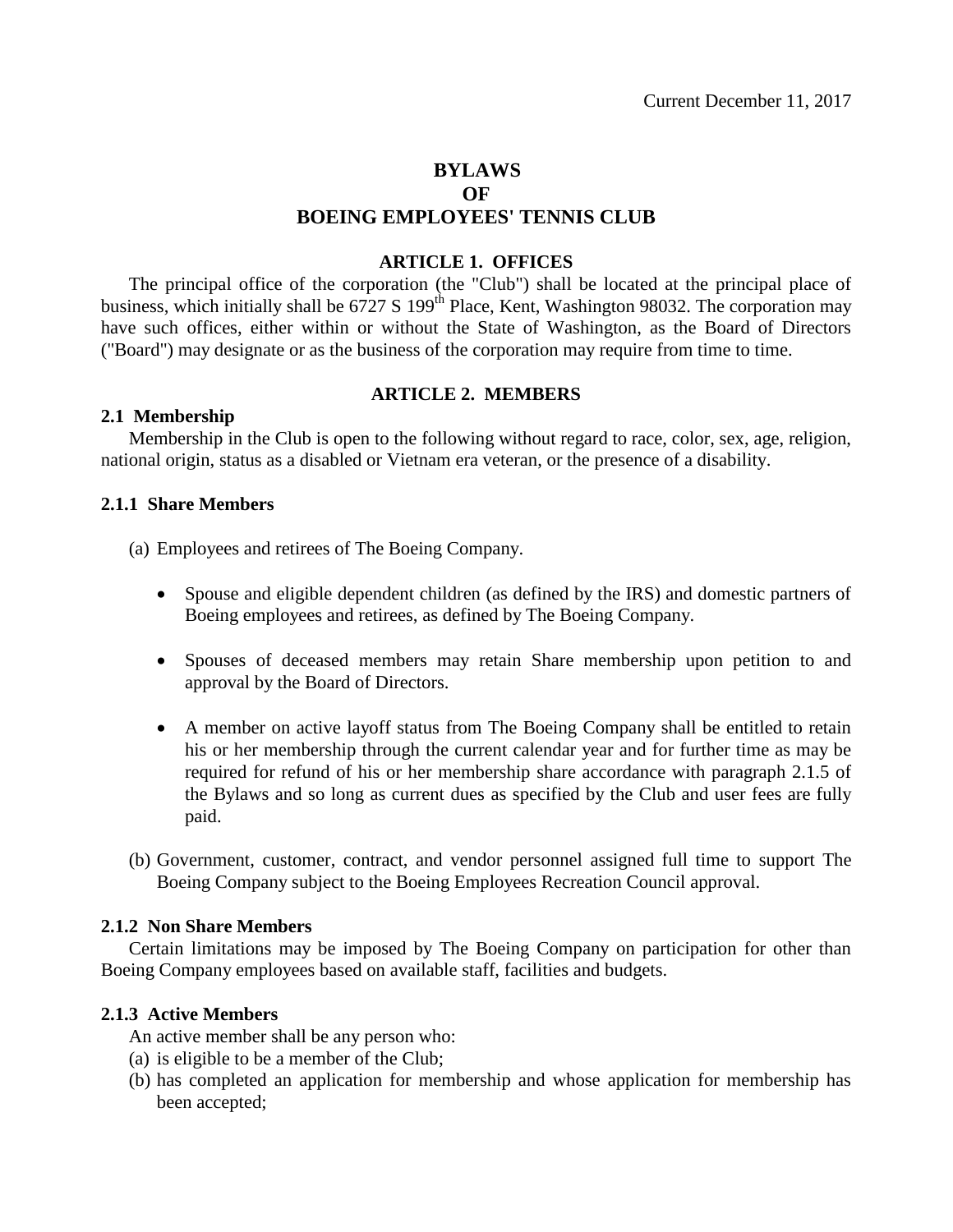- (c) has paid the initial membership fee (if any) or is paying this fee on a Club authorized payment plan and;
- (d) has paid all membership dues.

Active members shall be fully qualified to participate in the affairs of the Club. So long as they observe the rules and procedures from time to time adopted by the Board, active members, their spouses and dependents as defined by the member's IRS return, shall be entitled to full use of the facilities and all privileges determined by Club policies and procedures.

#### **2.1.4 Inactive Members**

Any member who fails to pay dues shall be considered an inactive member. Inactive members may not vote, participate in the affairs of the Club, have the right to use the tennis facility, or enjoy any of the privileges granted to active members by Club policies and procedures.

#### **2.1.5 Limitation on Transfer of Membership; Repurchase of Membership by the Club**

Memberships may not be sold or transferred. Upon termination of membership, the initial membership fee may be refunded if at that time the total Share membership exceeds 400.

If the total Share membership is 400 or less, such member shall receive the refund once the Club Share membership exceeds 400 and all prior refund requests have been honored. The member and the Club may agree on a repurchase amount less than his or her original membership fee, with the concurrence of the Board.

#### **2.2 Share Membership Certificates**

#### **2.2.1 Issuance of Certificates**

When authorized by the Board, and which authorization shall include the consideration to be received for each Share membership, the Club shall issue Share Membership Certificates. All Share member certificates shall be consecutively numbered or otherwise identified.

#### **2.2.2 Validation of and Inscription on Certificates**

Certificates representing Share membership in the Club and the member's capital contribution shall be signed by the President or the Vice President and by the Secretary or an Assistant Secretary and shall include on their face written notice of any restrictions which the Board may impose on the transferability of such membership.

The name and address of the person to whom the membership represented thereby is issued, together with the number of the certificate and date of issue, shall be entered on the membership register of the Club which is described in Section 2.3.7 and Article 6. The person in whose name the Share membership stands on the books of the Club shall be deemed by the Club to be the owner thereof for all purposes.

### **2.2.3 Restriction on Transfer**

All certificates representing Share membership in the Club shall bear the following legend: "The Share membership evidenced by this certificate may not be sold or otherwise transferred to any person except the Boeing Employees Tennis Club in accordance with these Bylaws and the terms and conditions set forth in the Rules and Regulations of the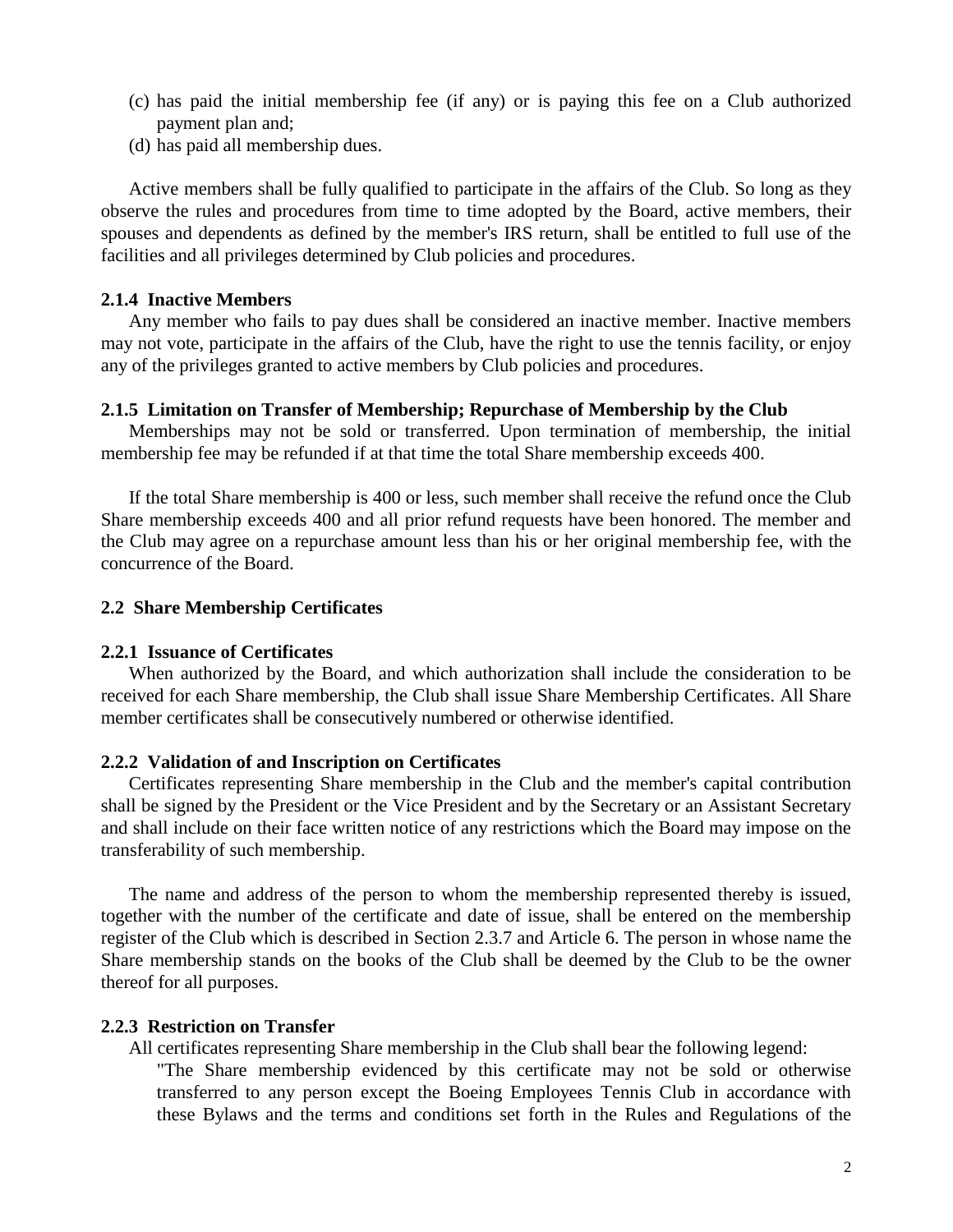Boeing Employees Tennis Club adopted on October 19, 1975, and as amended from time to time."

## **2.2.4 Replacement of Share Membership Certificates**

In the case of a lost, destroyed or mutilated certificate, a new certificate may be issued upon request to and approval by The Board.

# **2.3 Meetings**

# **2.3.1 Annual Meeting**

The annual meeting of members for the transaction of such business as may properly come before the membership shall be held in conjunction with the annual Board meeting and be held in January.

## **2.3.2 Special Meetings**

Special meetings of the membership for any purpose may be called at any time by the President, the Board, or by fifteen percent (15%), of the membership entitled to vote.

# **2.3.3 Place of Meeting**

All meetings shall be held at the principal office of the corporation or at such other place in the State of Washington designated by the Board.

# **2.3.4 Notice of Meeting**

The President, the Board, or Share member calling an annual or special meeting of members as provided for herein, shall cause to be delivered to each Share member entitled to vote at the meeting either personally or electronically by individual email to share members' email address on file and in the monthly newsletter, not less than ten nor more than fifty days before the meeting, written notice stating the place, day, and hour of the meeting and, in the case of a special meeting, the purpose or purposes for which the meeting is called.

# **2.3.5 Waiver of Notice**

Whenever any notice is required to be given to any member under the provisions of these Bylaws or under the provisions of the Articles of Incorporation or under the provisions of the Washington Nonprofit Corporation Act, a waiver thereof in writing, signed by the person or persons entitled to such notice, whether before or after the time stated therein, shall be deemed equivalent to the giving of such notice.

# **2.3.6 Voting by Ballot**

Any amendment to these Bylaws or to the Articles of Incorporation, or any other matter may be submitted to the active Share members for vote by mail-in ballot, without having a meeting for such purposes. This may be completed electronically, which is acceptable upon completion of an approved process, including Proxy certification.

# **2.3.7 List of Members**

The corporation shall keep at its registered office a register of the names and addresses of its members by membership class. Such list may be inspected by any members, or his or her agent or attorney, for any proper purpose at any reasonable time.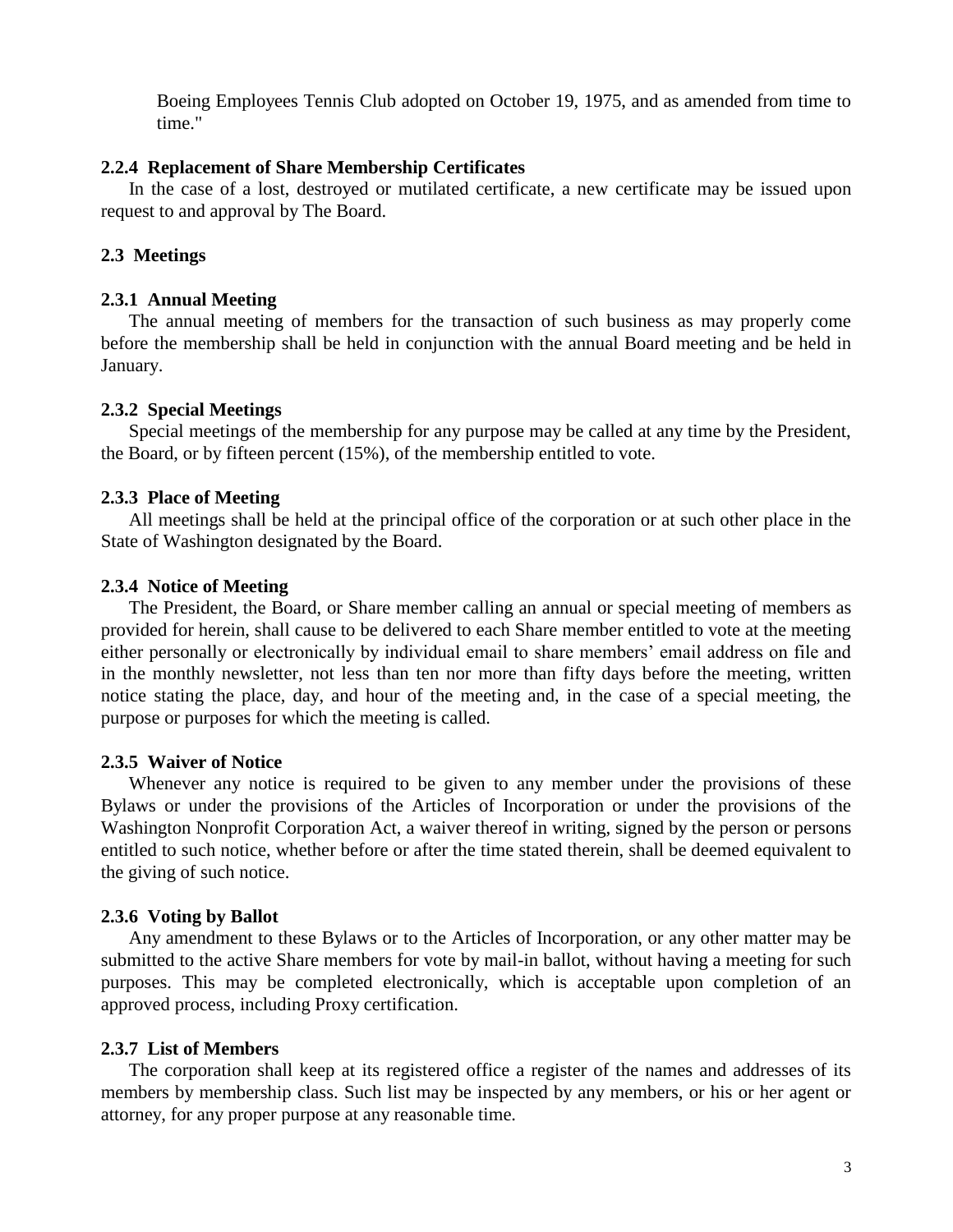#### **2.3.8 Quorum**

Fifteen percent (15%), of the Share membership then entitled to vote, represented in person or by proxy, shall constitute a quorum at a meeting of the members or for the purposes of a vote taken by mail-in or electronic ballot without a meeting.

## **2.3.9 Manner of Acting**

If a quorum is present, or represented, the affirmative vote of the majority of the active Share members represented at the meeting or voting by mail-in ballot without a meeting shall be the act of the active Share members, unless the vote of a greater number is required by these Bylaws, the Articles of Incorporation, or by the Washington Nonprofit Corporation Act.

## **2.3.10 Proxies**

An active Share member may vote by proxy executed in writing by the Share member or his attorney-in-fact. Such proxy shall be filed with the Secretary of the Board before or at the time of the meeting. Unless otherwise provided in the proxy, a proxy shall be invalid after eleven months from the date of its execution.

## **2.3.11 Voting**

Each active Share member is entitled to one vote upon each matter submitted to a vote at a meeting of the members.

## **2.3.12 Rules of Procedure**

The rules of procedure at meetings of the membership of the corporation shall be the rules contained in Robert's Rules of Order on Parliamentary Procedure, as amended, so far as applicable and when not inconsistent with these Bylaws, the Articles of Incorporation or with any resolution of the Board of Directors.

## **ARTICLE 3. BOARD OF DIRECTORS**

#### **3.1 General Powers**

The business and affairs of the corporation shall be managed by the Board. Without limiting the generality of the foregoing, the Board may:

- (a) establish, modify and enforce the Club policies and procedures;
- (b) approve nominations for committee chairpersons;
- (c) approve nominations for Facility Manager;
- (d) maintain a position description of the duties and responsibilities of the Facility Manager;
- (e) approve the Facility Manager's employment contract;
- (f) set all membership fees, dues and rate schedules for income and approve expenditures;
- (g) adopt rules and regulations for the operation of the Club not inconsistent with these Bylaws;
- (h) ensure that the club's finances are maintained in good order;
- (i) provide and maintain the facilities for the purposes for which this corporation was formed and;
- (j) approve financial reports as required by the State of Washington and The Boeing Company.

## **3.2 Election of Directors**

## **3.2.1 Number, Tenure, and Qualification**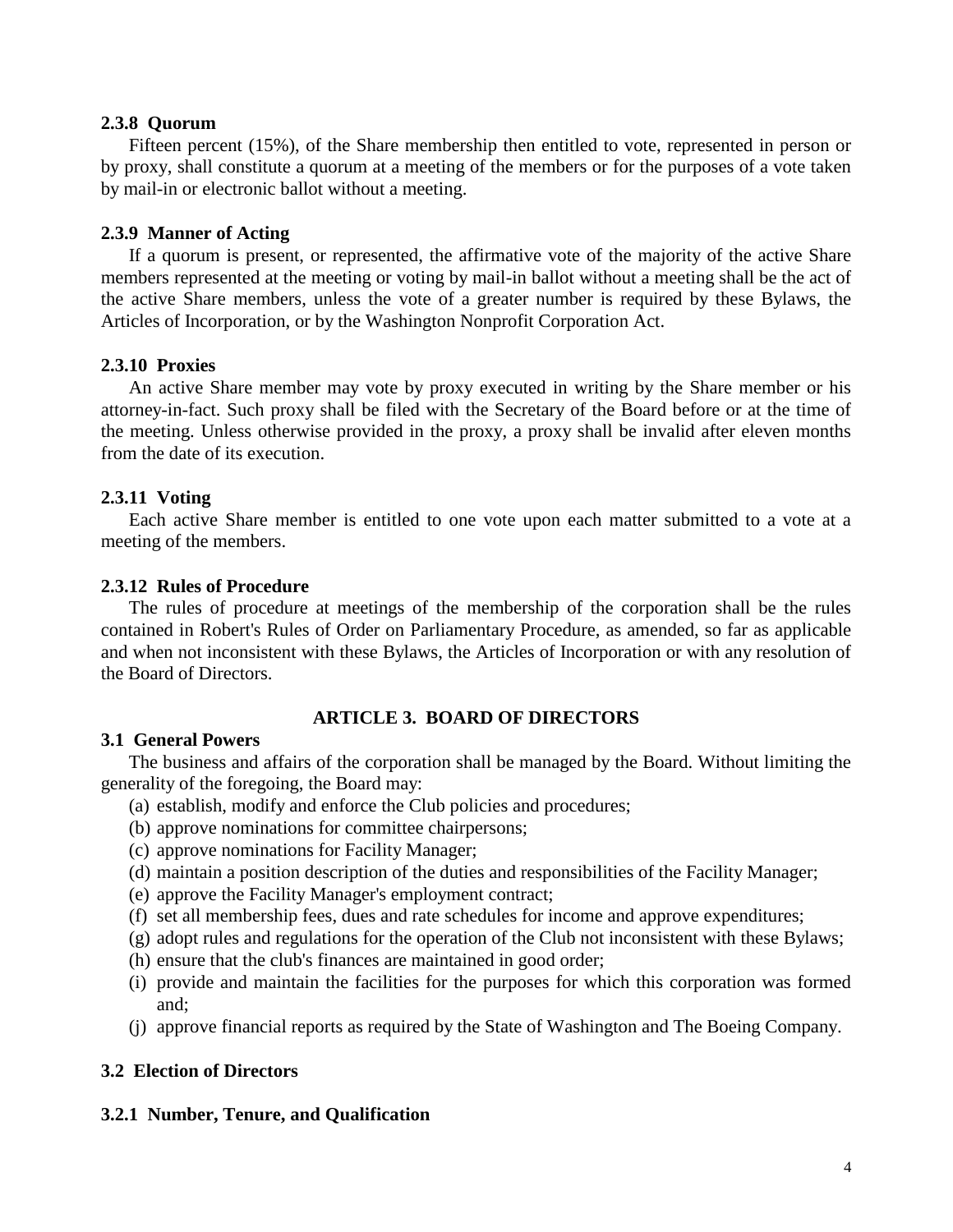The Board shall be composed of seven directors elected for the two year terms, provided that no Director shall serve on the Board for longer than two full consecutive terms, not to exceed a total of 5 five years when filling a vacancy pursuant to paragraph 3.10, without an intervening absence from the board of at least two one years. Three directors shall be elected each odd year and four directors elected each even year. Directors must be active Share members employed by or retired from the Boeing Company, or their spouses and residing in the State of Washington.

#### **3.2.2 Nomination**

The President of the Board of Directors shall appoint a Nominations Committee in August or September of each year to select a slate of qualified candidates for the Board of Directors. All members shall be notified of the nominating procedure and request for candidates electronically through individual email and monthly newsletter.

#### **3.2.3 Voting for Directors**

Directors shall be elected by mail-in ballot until such time as an electronic process is developed and approved. The Board shall cause written notice of the nominations and qualifications of the candidates for Board vacancies to be delivered to each member entitled to vote together with a ballot. Such notice and ballot shall be delivered to the active Share members not less than ten nor more than fifty days prior to the date of the annual meeting of members. Each active Share member may cast votes for as many candidates as there are vacancies to be filled pursuant to paragraph 3.2.1. There shall be no cumulative voting. At each election the persons receiving the greatest number of votes shall be the Directors. The Treasurer must be an employee of the Boeing Company. In the event that a Boeing employee must be elected to meet the aforementioned Treasurer requirements, then at least one active employee must be on the ballot and elected separately.

#### **3.2.4 Counting of Ballots**

The Nominations Committee shall supervise and validate the counting of ballots and the Chairperson shall announce the slate of officers at the Annual Meeting. A tally of votes received by each candidate will be provided to the President from the nominations chairperson and may be used to fill vacancies as they occur.

#### **3.2.5 Transfer of Duties and Responsibilities**

The new and old Board of Directors shall meet jointly at the annual Board meeting to execute transfer of records and to exchange information pertaining to the offices. All duties and responsibilities of the offices shall transfer to the new Board member at the conclusion of this meeting.

#### **3.3 Annual and Regular Meetings**

An annual Board meeting shall be held in conjunction with the annual meeting of members in January. Regular meetings shall be held as determined by the Board from time to time. By resolution, the Board may provide the time and place for holding regular meetings without other notice than such resolution.

#### **3.4 Open Meetings**

All annual and regular meetings of the Board shall be open to members.

#### **3.5 Special Meetings**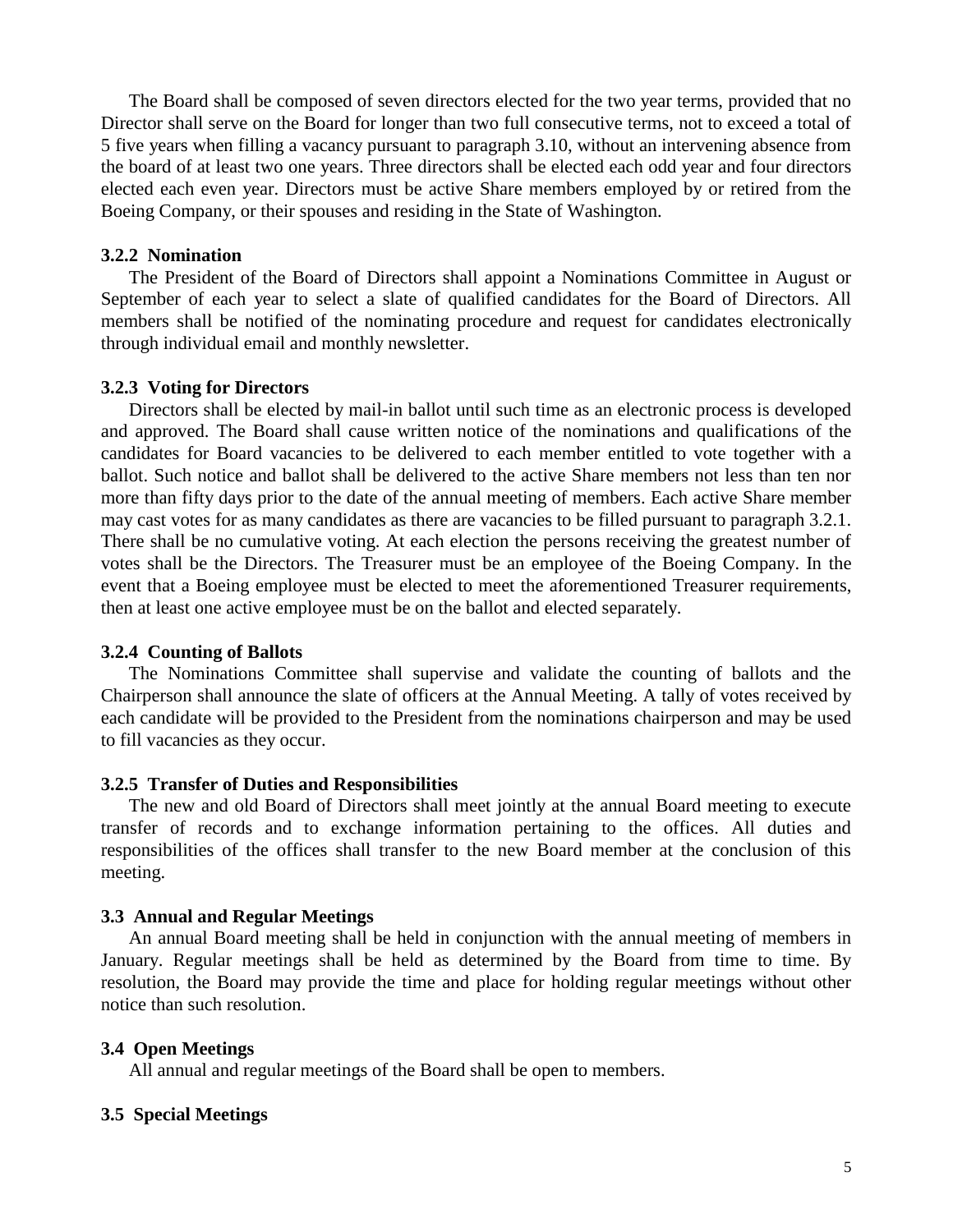Special Board meetings may be called by or at the request of the President or any two Directors. The person or persons authorized to call special meetings may fix any place either within or without the State of Washington as the place for holding any special Board meeting called by them.

#### **3.6 Notice of Special Meetings**

Written notice of each special Board meeting shall be made to each Director or confirmed by telephone at least two days before the meeting.

## **3.7 Waiver of Notice**

## **3.7.1 In Writing**

Whenever any notice is required to be given to any Director under the provisions of these Bylaws or under the provisions of the Articles of Incorporation or under the Washington Nonprofit Corporation Act, a waiver thereof in writing, signed by the person or persons entitled to such notice, whether before or after the time stated therein, shall be deemed equivalent to the giving of such notice.

## **3.7.2 By Attendance**

The attendance of a Director at a meeting shall constitute a waiver of notice of such meeting, except where a Director attends a meeting for the express purpose of objecting to the transaction of any business because the meeting is not lawfully called or convened.

## **3.8 Quorum**

A majority of the Directors shall constitute a quorum for the transaction of business at any Board meeting. Proxies shall not be used to form a quorum.

## **3.9 Manner of Acting**

The act of the majority of the Directors present at a meeting at which there is a quorum shall be the act of the Board, unless the vote of a greater number is required by these Bylaws, the Articles of Incorporation, or the Washington Nonprofit Corporation Act.

## **3.10 Vacancies**

Any vacancy occurring on the Board may be filled by the affirmative vote of a majority of the remaining Directors though less than a quorum of the Board. A director elected to fill a vacancy shall be elected for the unexpired term of his predecessor in office. Any directorship to be filled by reason of an increase in the number of directors may be filled by the Board for a term of office continuing only until the next election of Directors by the members.

## **3.11 Removal**

One or more members of the Board (including the entire Board) may be removed, with or without cause, by a vote of a majority of the active Share members present or represented by proxy at a special meeting called for such purpose; provided, however, that the affirmative vote of no less than fifteen percent (15%), of all active Share members of the Club shall be required to remove any Directors pursuant to this paragraph. The vacancy in the Board caused by such removal may be filled by majority vote of the active Share members present or represented by proxy at that meeting.

## **3.12 Presumption of Assent**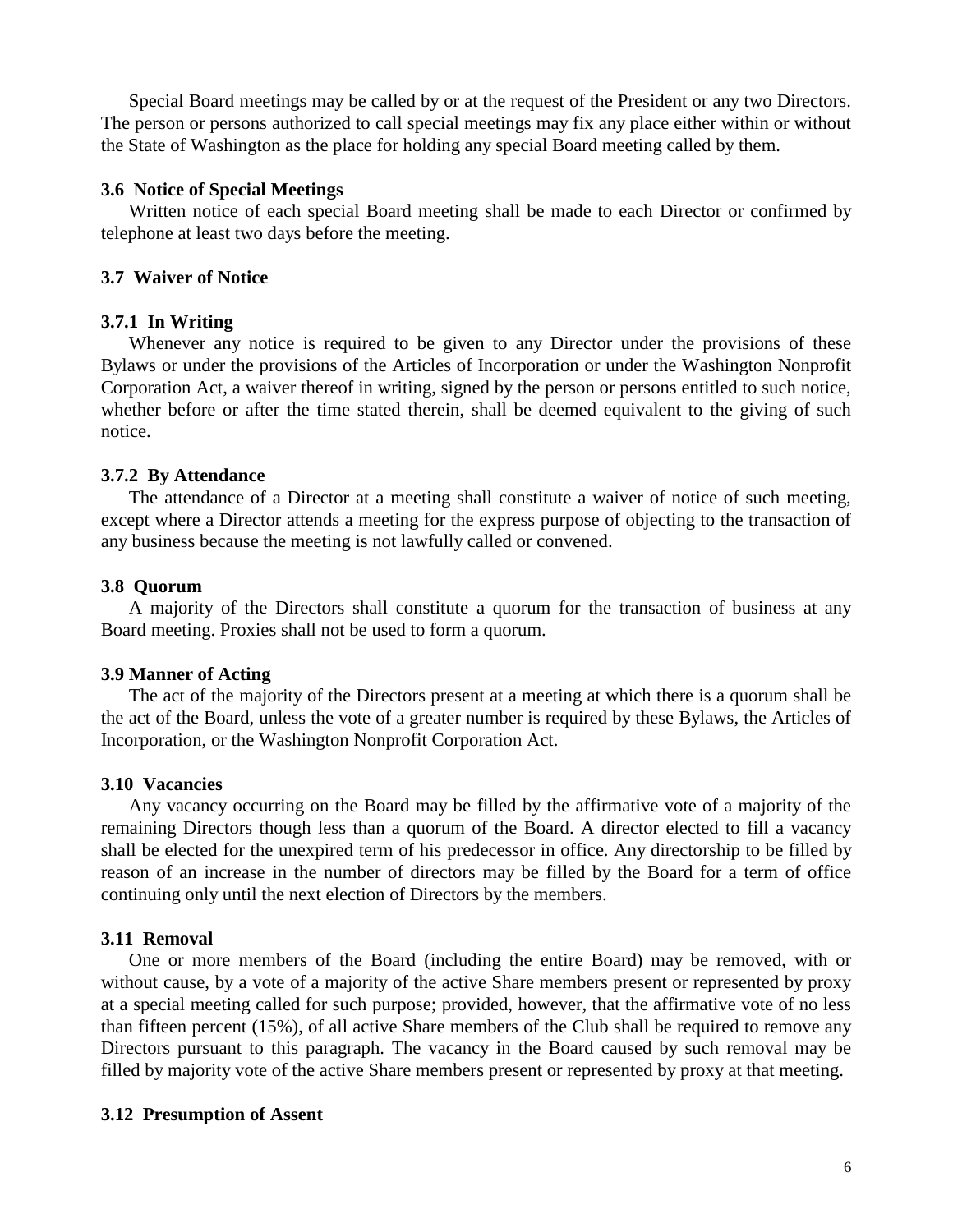A Director of the Club present at a Board meeting at which action on any corporate matter is taken shall be presumed to have assented to the action taken unless his dissent is entered in the minutes of the meeting, or unless he files his written dissent to such action with the person acting as the secretary of the meeting before the adjournment thereof, or unless he forwards such dissent by registered mail to the Secretary of the corporation immediately after the adjournment of the meeting. A Director who voted in favor of such action may not dissent.

#### **3.13 Committees**

#### **3.13.1 Appointments**

The Board may from time to time appoint standing or temporary committees from its own number and may from time to time invest such committees with such powers as it may see fit, subject to such conditions as may be prescribed by the Board and by applicable law.

#### **3.13.2 Limitations**

Any standing committee shall have and exercise such authority of the Board in the management of the Club as may be specified in the resolution creating such committee, provided that no such committee shall have the authority of the Board in reference to:

- (a) electing, appointing or removing any member of any such committee or any officer of the Club;
- (b) adopting a plan of merger or adopting a plan of consolidation with another corporation; authorizing the sale, lease, exchange or mortgage or other dispositions of all or substantially all of the property and assets of the Club authorizing the voluntary dissolution of the corporation or revoking proceedings of the Club;
- (c) amending, altering or repealing any resolution of the Board which by its terms provides that it shall not be amended, altered or repealed by such committee.

#### **3.13.3 Recording Minutes**

All committees so appointed shall present a written report to the board when requested. The designation of any such committee and the delegation of authority thereto shall not relieve the Board, or any member thereof, of any responsibility imposed by law.

#### **3.14 Compensation**

No salaries shall be paid to Directors except that the monthly, quarterly or annual membership dues of Directors shall be waived.

#### **3.15 Action by Directors Without a Meeting**

Any action required or permitted to be taken at a meeting of the Board or of any committee appointed by the Board may be taken without a meeting if a written consent setting forth the action to be taken is signed before such action by each of the Directors or by each committee member. Any such written consent shall be inserted in the minutes book as if it were the minutes of a Board committee meeting.

#### **ARTICLE 4. OFFICERS**

#### **4.1 Numbers**

The officers of the Club shall be a President, a Vice President, a Secretary and a Treasurer. Assistant officers, as may be deemed necessary, may be elected or appointed by the Board.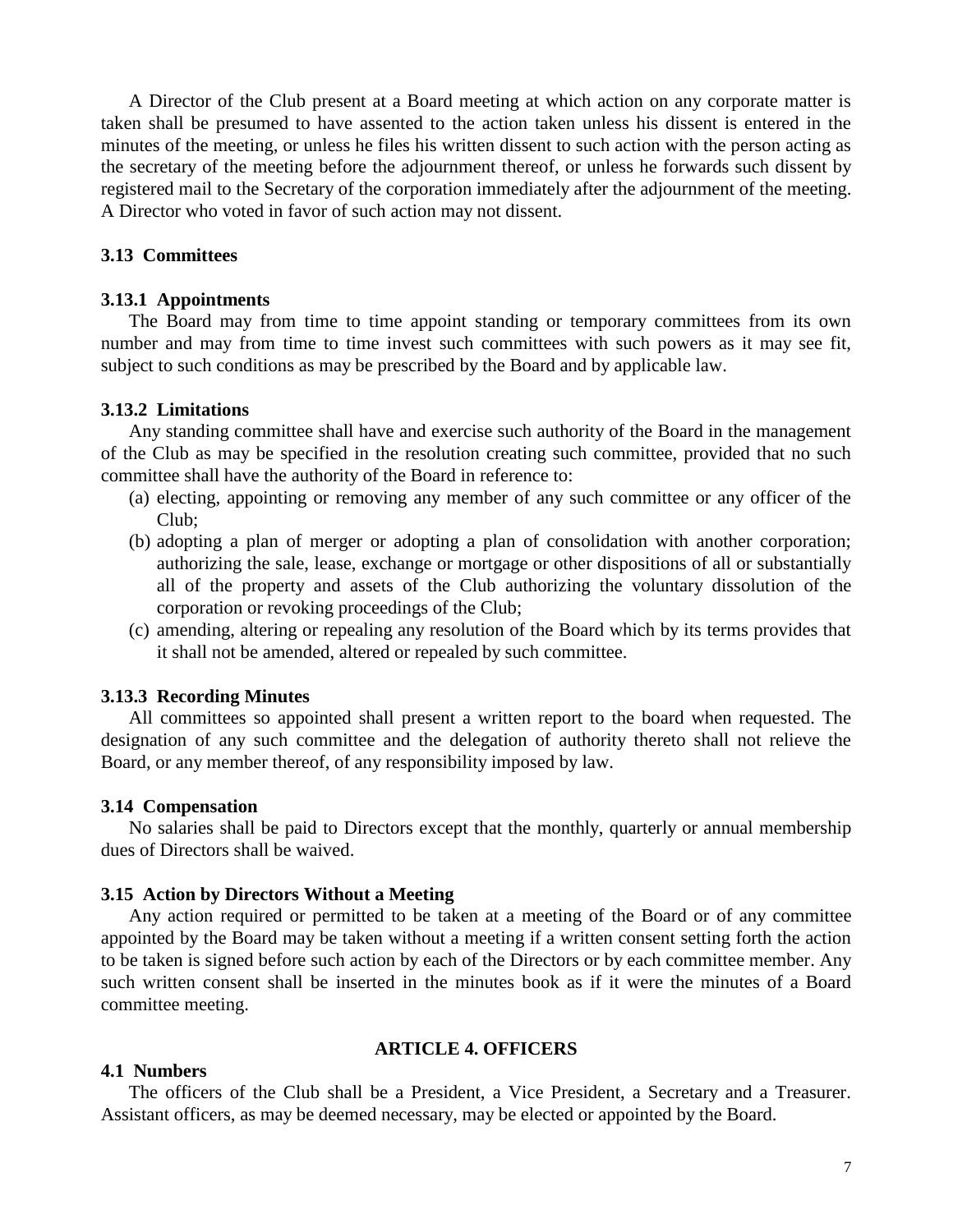## **4.2 Elections, Term of Office and Qualifications**

The officers of the Club shall be elected annually by the Board from its own members at the Annual Board meeting. If the election of officers is not held at such meeting, such election shall be held as soon thereafter as a Board meeting may be conveniently held. Unless he or she dies, resigns, or is removed, each officer shall hold office until the next annual meeting of the Board or until his or her successor is elected. Pursuant to paragraph 3.2.3 the Treasurer, and must be an active Boeing employee.

## **4.3 Vacancies**

A vacancy in any office because of death, resignation, removal, disqualification, or any other cause may be filled by the Board for the unexpired portion of the term.

## **4.4 President**

The President:

- (a) shall be the principal executive officer of the corporation and, subject to the Board's control, shall supervise and control all of the business and affairs of the Club;
- (b) shall, when present, preside over all meetings of the members and over all Board meetings.
- (c) shall attend all required meetings of the Boeing Employees Recreation Council or appoint a delegate to do so;
- (d) may sign deeds, mortgages, bonds, contracts, or other instruments that the Board has authorized to be executed, except when the signing and execution thereof have been expressly delegated by the Board, or by these Bylaws to some other officer, or agent of the Club, or are required by law to be otherwise signed or executed by some other officer, or in some other manner;
- (e) shall, in general, perform all duties incident to the office of President and such other duties as may be prescribed by the Board from time to time.

# **4.5 Vice President**

In the absence of the President or in event of his death, inability or refusal to act, the Vice President shall:

- (a) perform the duties of the President, and when so acting, shall have all the powers of and be subject to all the restrictions upon the President;
- (b) have, to the extent authorized by the President or the Board, the same powers as the President to sign deeds, mortgages, bonds, contracts, or other instruments;
- (c) perform such other duties as from time to time may be assigned by the President or by the Board.

## **4.6 Secretary**

The Secretary shall:

- (a) keep the minutes of meetings of the members and the Board.
- (b) ensure that all notices are duly given in accordance with the provisions of these Bylaws or as required by law;
- (c) be custodian of corporate records and of the seal of the corporation and see that the seal of the corporation is affixed to all documents, the execution of which on behalf of the corporation under its seal is duly authorized;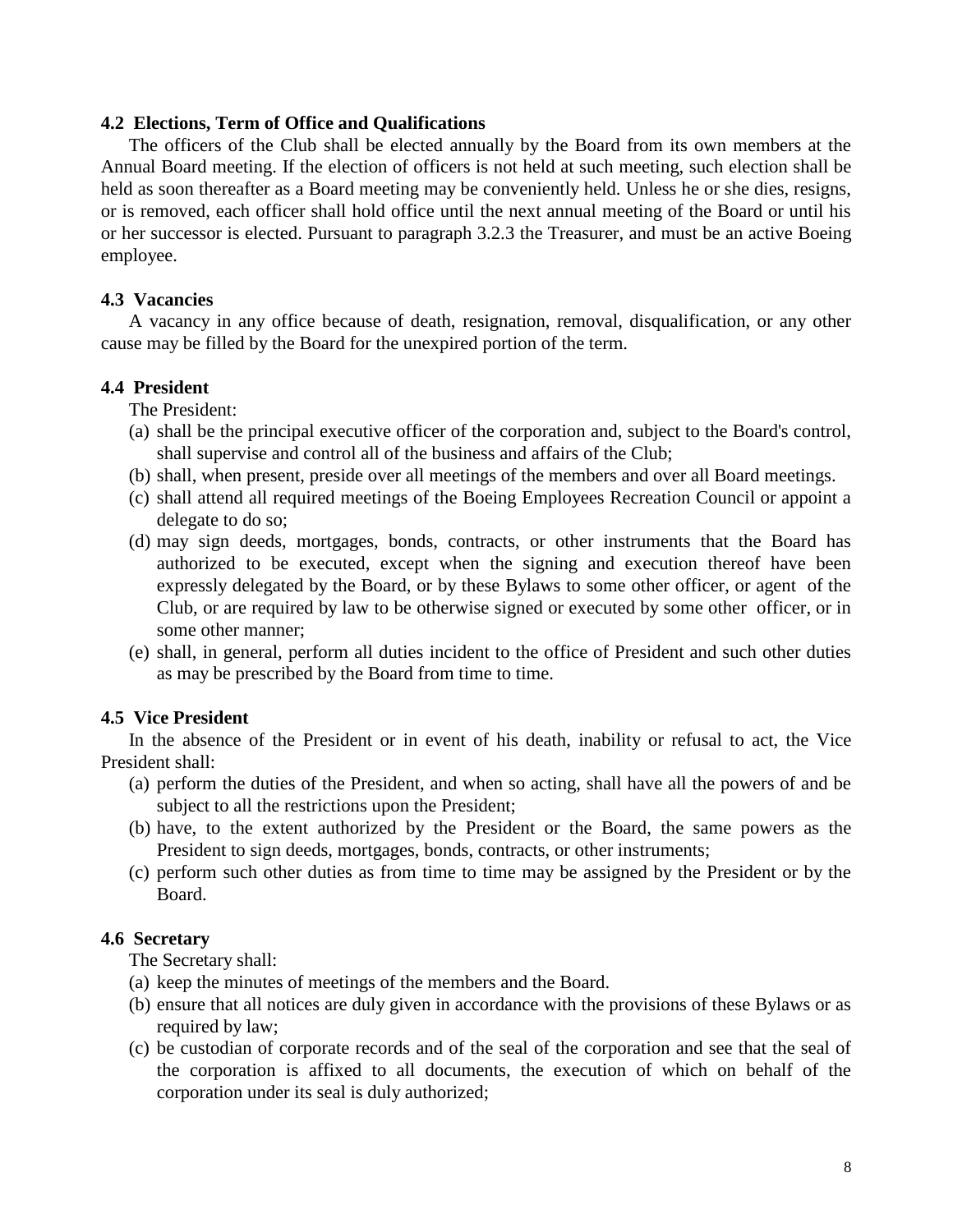- (d) keep or cause to be kept a register of the post office address of each member furnished to the Secretary by each member;
- (e) keep or cause to be kept monthly membership reports for submission to the Board;
- (f) maintain or cause to be maintained a historical file of all Club correspondence;
- (g) when necessary or desirable, sign with the President, or other officer authorized by the President or the Board, deeds, mortgages, bonds, contract, or other instruments; and;
- (h) in general perform all duties incident to the office of Secretary and such other duties as from time to time may be assigned by the President or by the Board.

In the absence of the Secretary, an Assistant Secretary may be appointed by the Board to perform the duties of the Secretary.

#### **4.7 Treasurer**

The Treasurer shall, if required by the Board:

- (a) give a bond for the faithful discharge of his duties in such sum and with such surety or sureties as the Board shall determine;
- (b) have charge and custody of and be responsible for all funds and securities of the Club;
- (c) receive and give receipts for moneys due and payable to the Club from any source whatsoever, and deposit all such moneys in the name of the Club in such banks, trust companies or other depositories as shall be selected in accordance with the provisions of these Bylaws. These functions may be performed by club personnel under the supervision of the Treasurer.
- (d) be responsible for preparation of financial reports as required by the Board, the State of Washington and The Boeing Company. These reports may be prepared by club personnel under the supervision of the Treasurer;
- (e) when necessary or desirable, sign with the President or the Board, deeds, mortgages, bonds, contracts or other instruments; and in general perform all of the duties incident to the office of Treasurer and such other duties as from time to time may be assigned to him by the President or by the Board.

In the absence of the Treasurer, an Assistant Treasurer may be appointed by the Board to perform the duties of the Treasurer.

## **4.8 Salaries**

No salaries shall be paid to officers.

## **ARTICLE 5. CONTRACTS, LOANS, CHECKS AND DEPOSITS**

#### **5.1 Contracts**

The Board may authorize any officer or officers, or agent or agents, to enter into any contract or execute and deliver any instrument in the name of, and on behalf of the Club. Such authority may be general or confined to specific instances.

## **5.2 Loans**

No loans shall be contracted on behalf of the Club and no evidences of indebtedness shall be issued in its name unless authorized by a resolution of the Board. Such authority may be general or confined to specific instances. No loans shall be contracted by the Club secured by its shares.